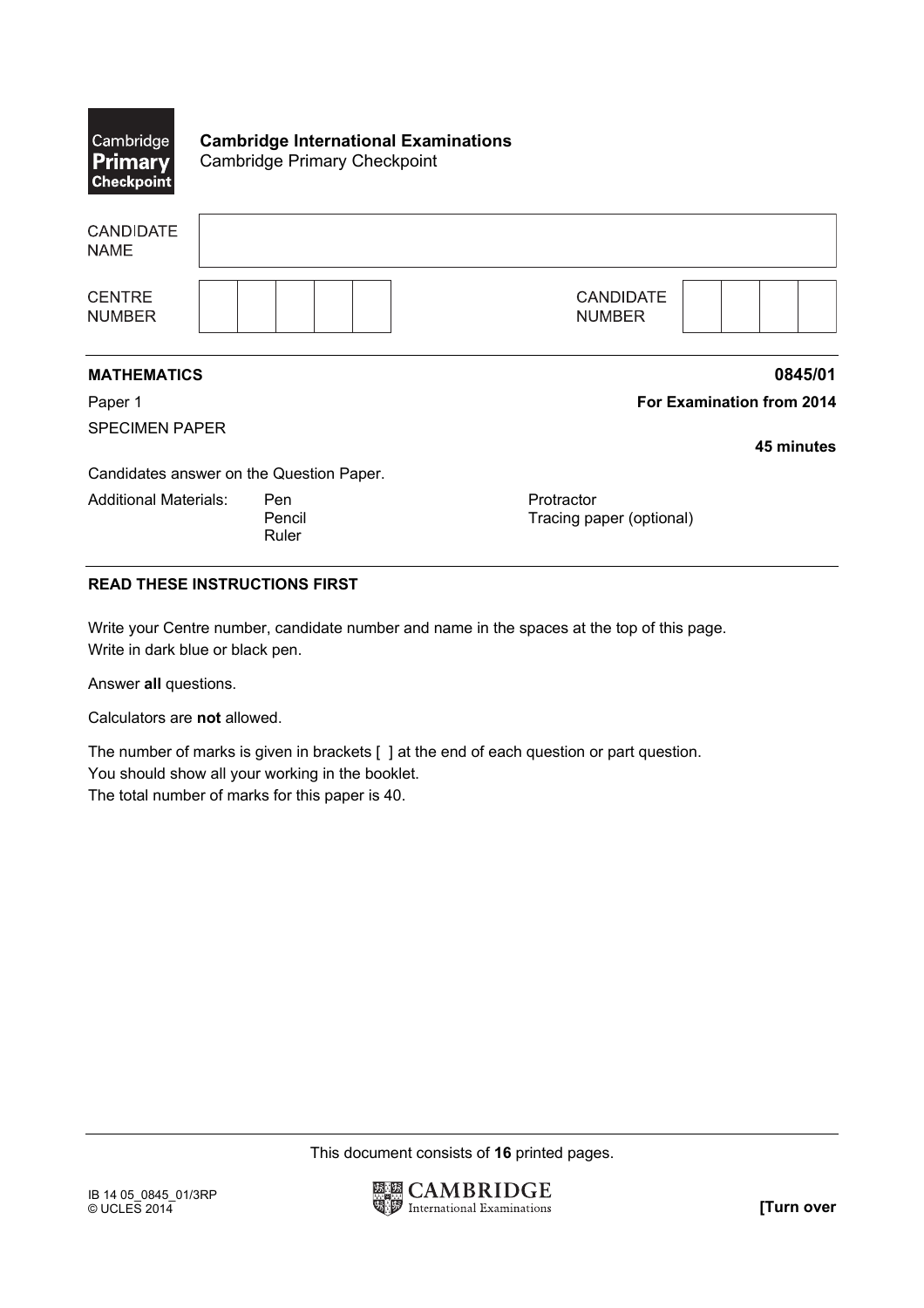## **1** Calculate

 $423 - 298 =$ 

 [1] 

**2** Fatima has 72 oranges.

Four oranges are needed to make a glass of freshly squeezed orange juice.

How many glasses of orange juice can she make?

glasses [1]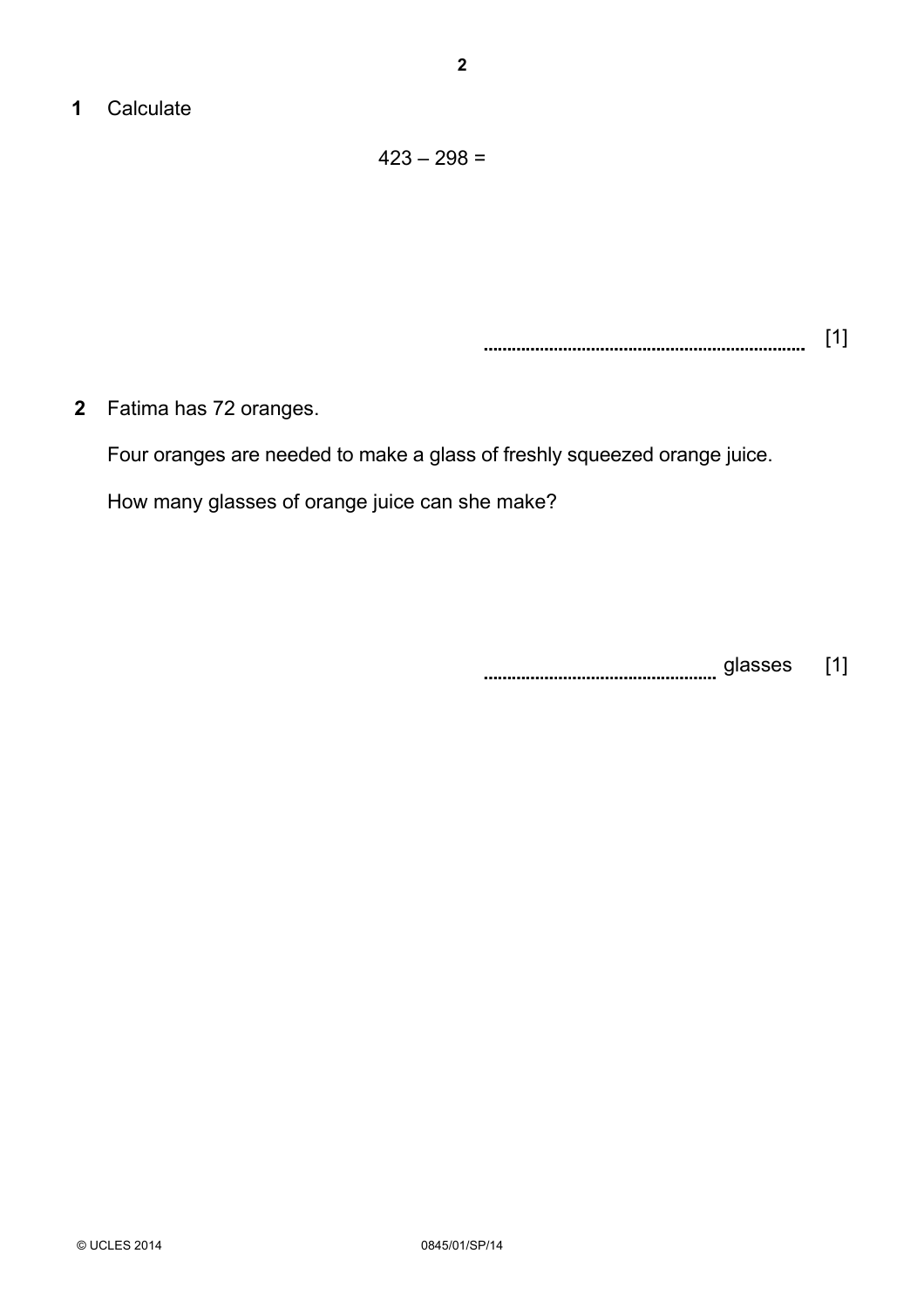**3 (a)** Shade 5  $\frac{2}{5}$  of the shape.

[1]

**(b)** What fraction of the shape below is shaded?

[1]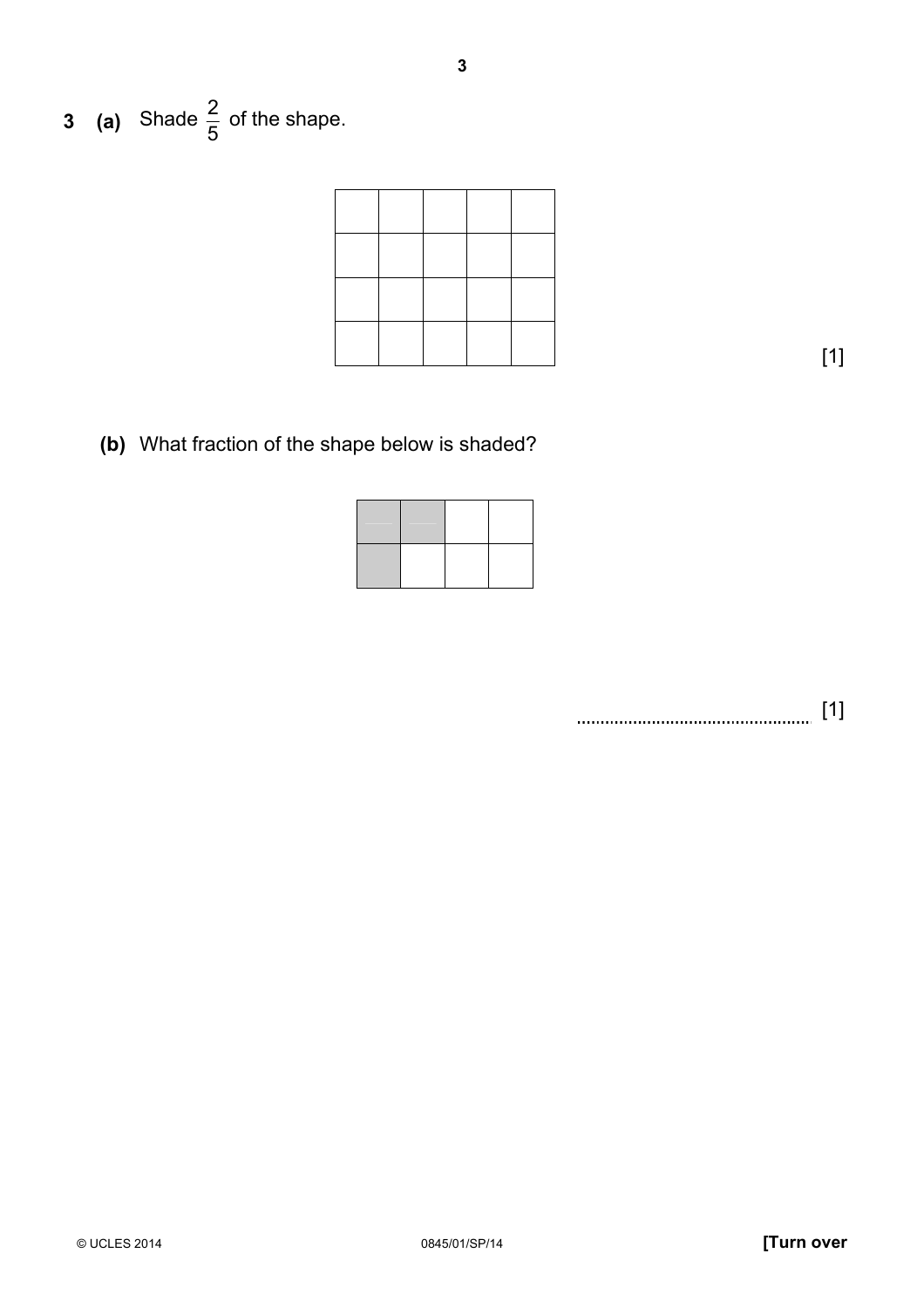**4** The Venn diagram shows information about the children in a Grade 6 class.



How many children in this class walk to school?

children [1]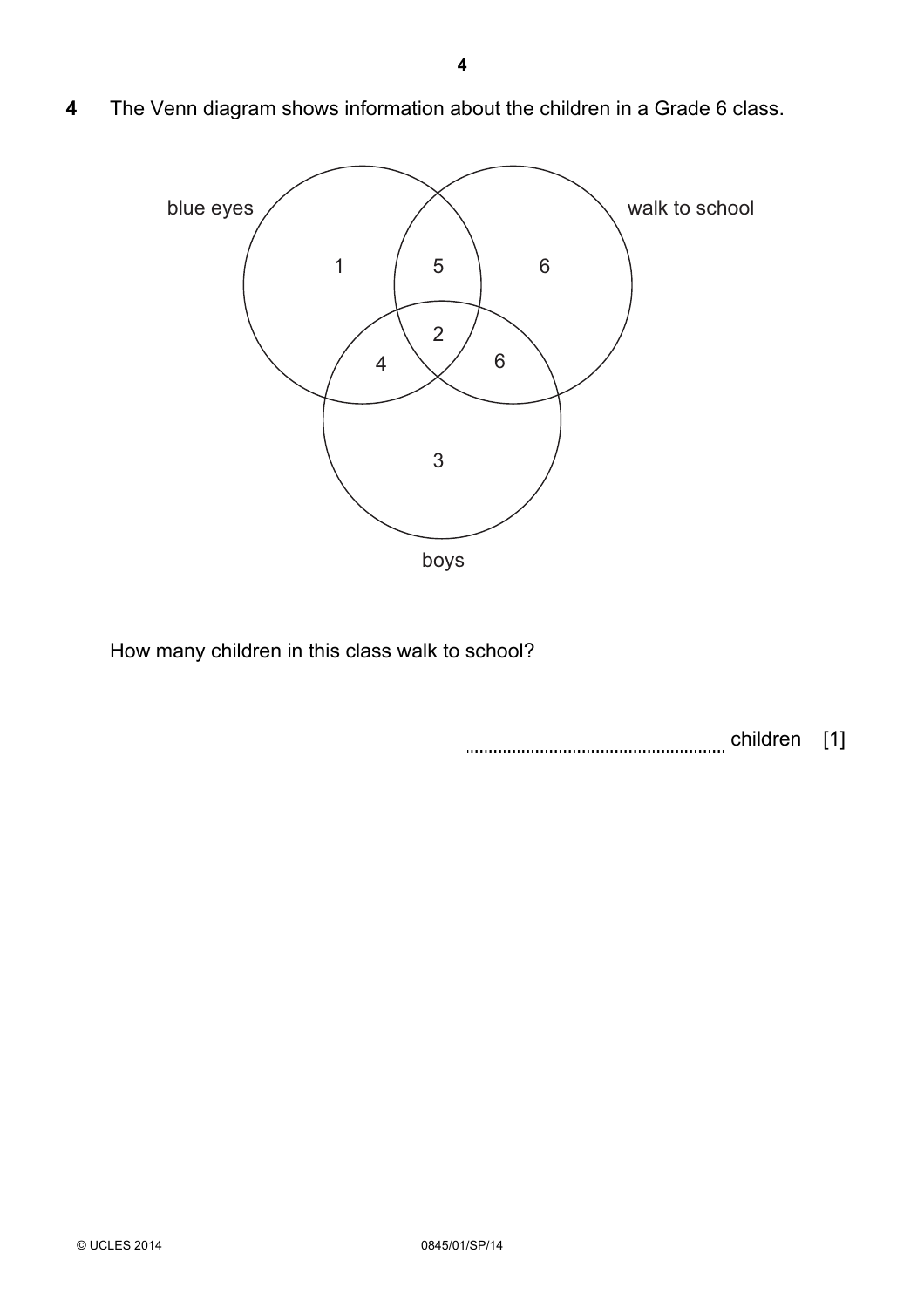**5** Here is a number fact.

$$
14 \times 37 = 518
$$

Use this fact to decide whether these calculations are true or false.

$$
518 \div 37 = 14 \quad \text{True} \qquad \qquad \text{False} \qquad \qquad \text{False} \qquad \qquad \text{Take} \qquad \qquad \text{False} \qquad \qquad \text{False} \qquad \qquad \text{False} \qquad \qquad \text{[1]}
$$

**6** Write **all** the missing numbers in this multiplication grid.

| $\times$ |    |    |    |
|----------|----|----|----|
|          | 42 | 48 | 54 |
|          | 49 |    | 63 |
| 8        |    | 64 | 72 |

[2]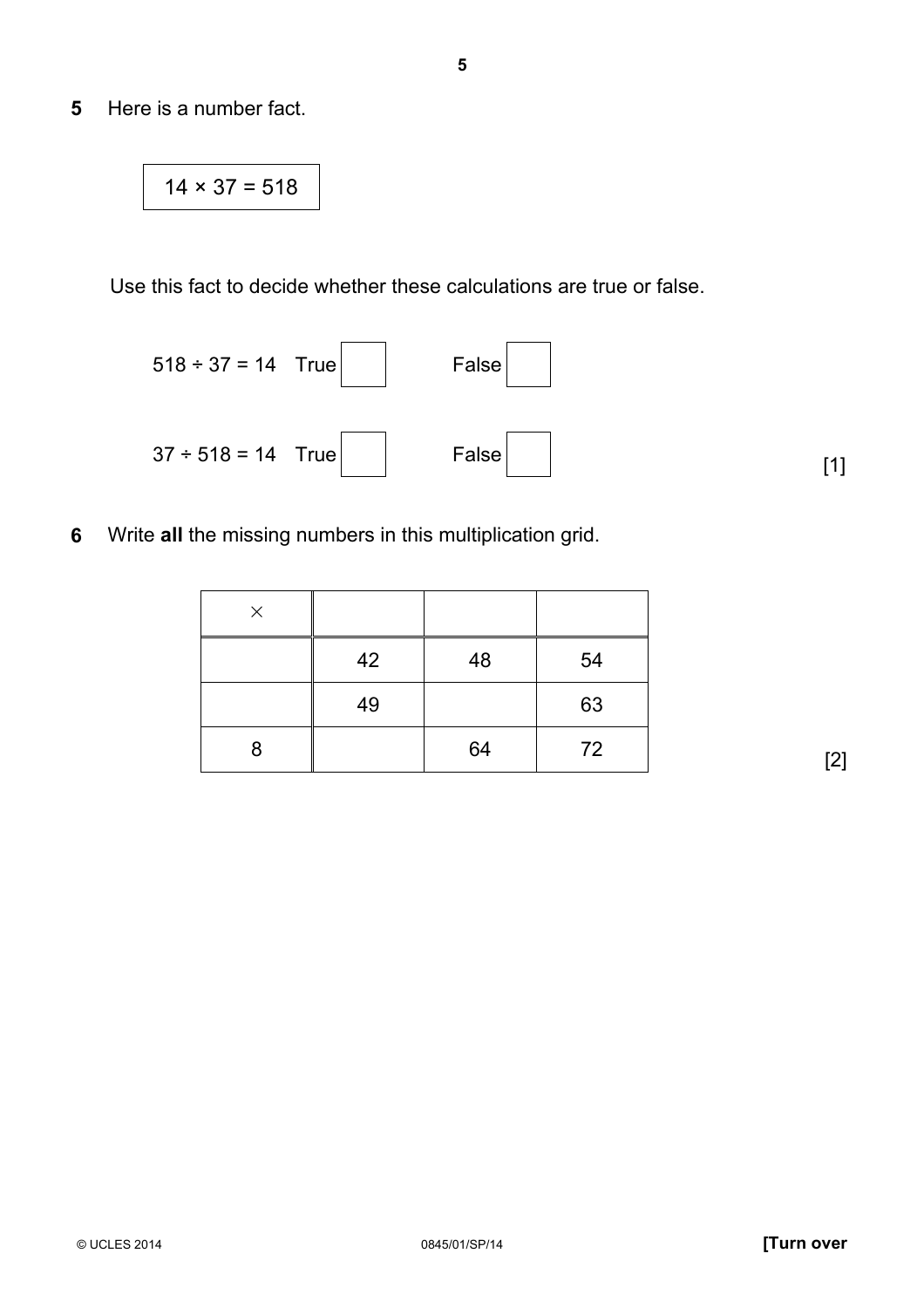**7** A box contains 30 chocolates.



How many chocolates are in 6 of these boxes?

chocolates [1]

**8** Draw a line 68mm long.

You must use a ruler.

[1]

**9** Fatima is thinking of a number.

She says



What number is Fatima thinking of?

[1]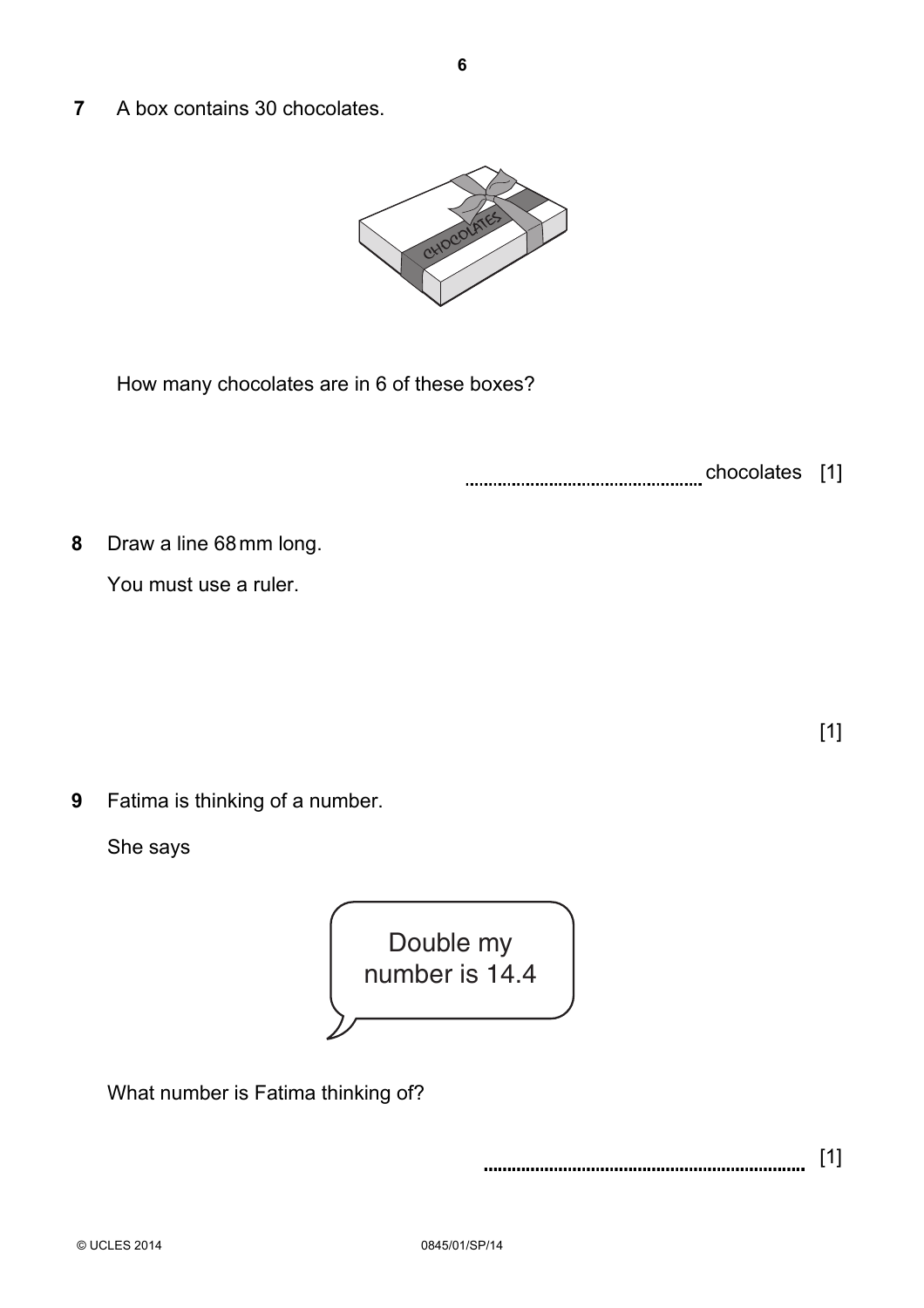The point (2, 3) is plotted below. Plot **three** more points whose co-ordinates have a sum of 5.



Shade 5 more squares so that this shape has 2 lines of symmetry.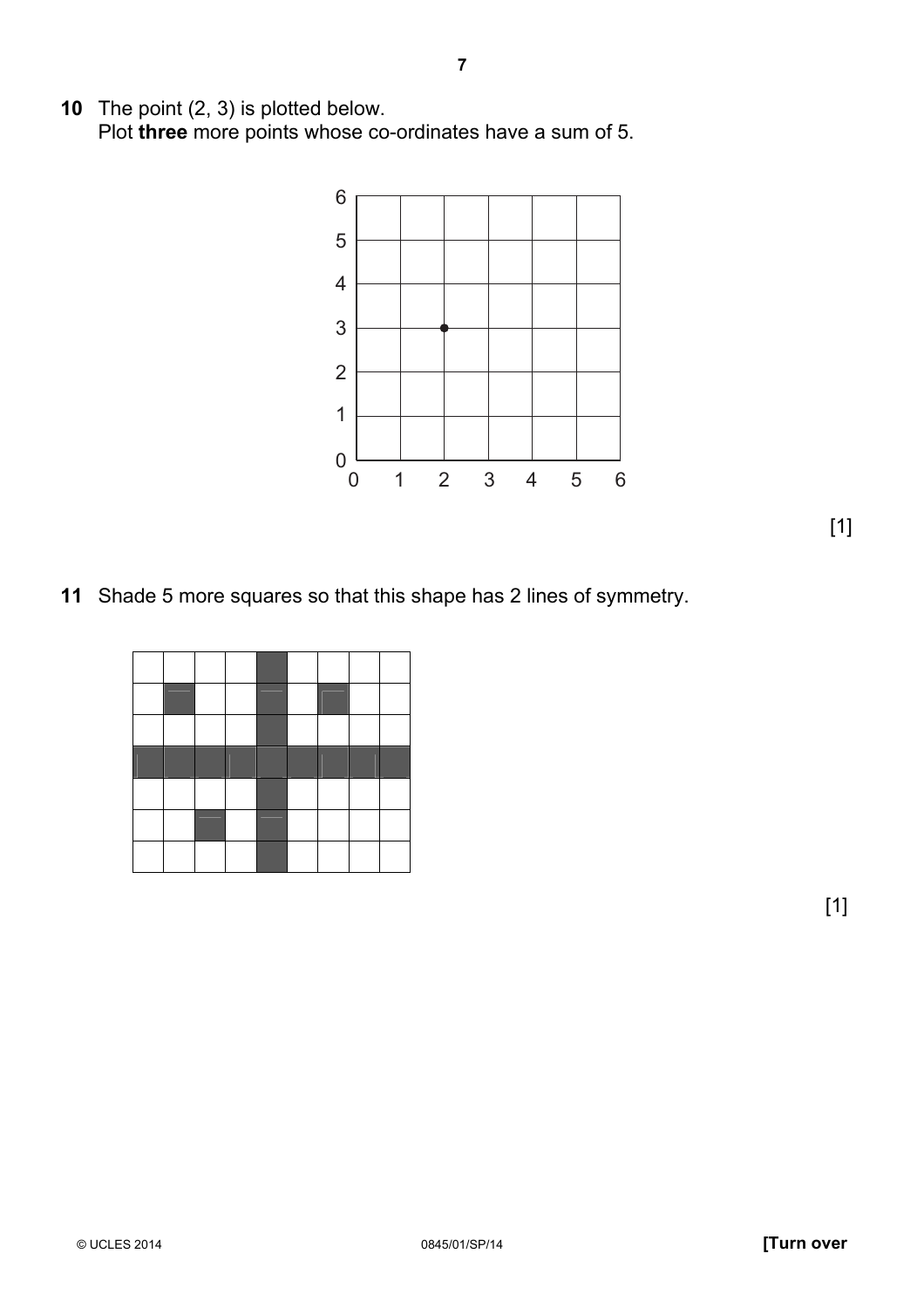**12** Write these fractions in their simplest form.



 **13** Write each number in its correct box to show its position on the number line. You will not need all of the boxes.



**14** Here are three mixed numbers.



Write each number in its correct box on the number line. You will not need all of the boxes.

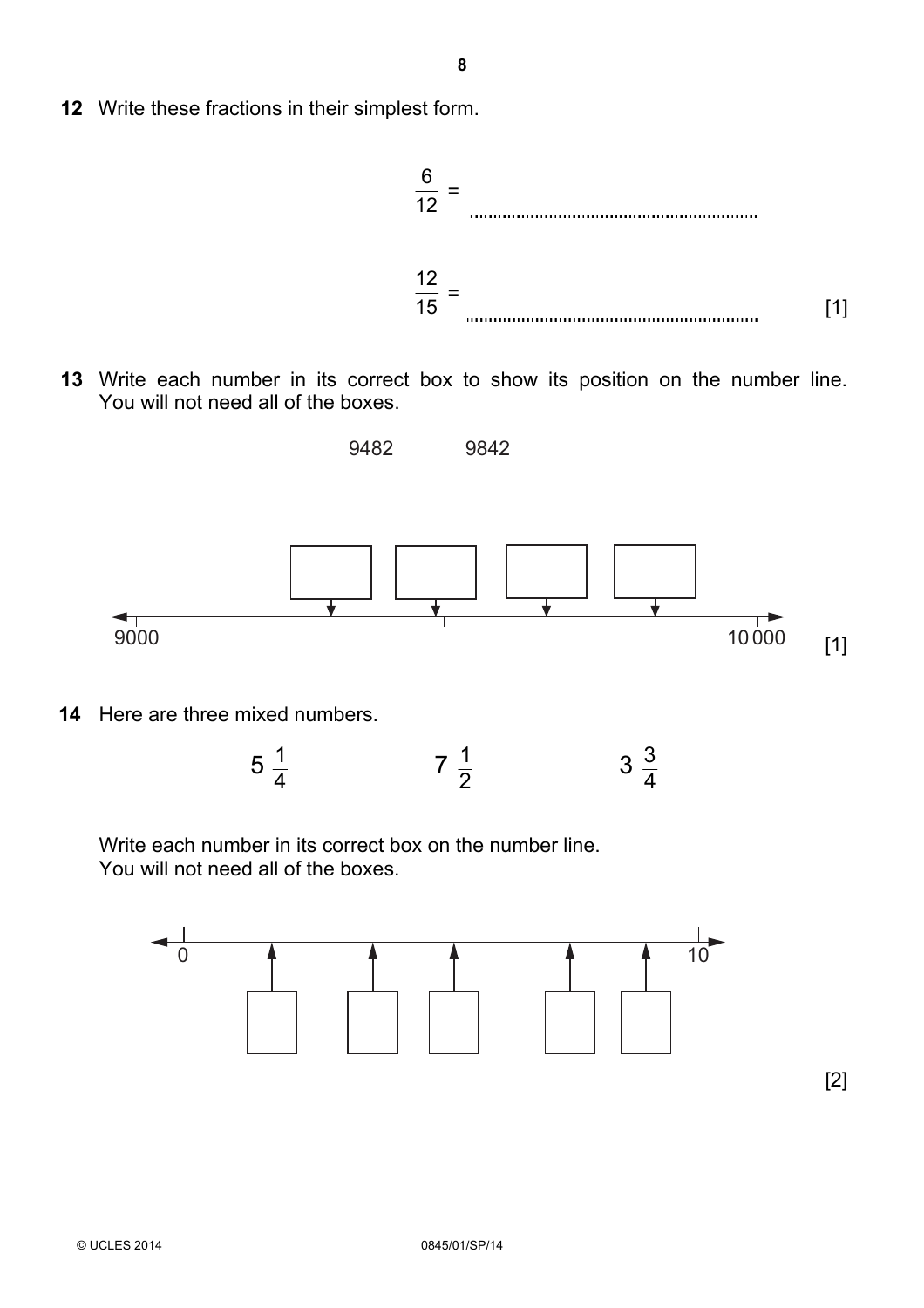**15** Here is a 1 cm<sup>2</sup> grid. Draw a rectangle with a perimeter of 12 cm.

**16** What is the missing number?



[1]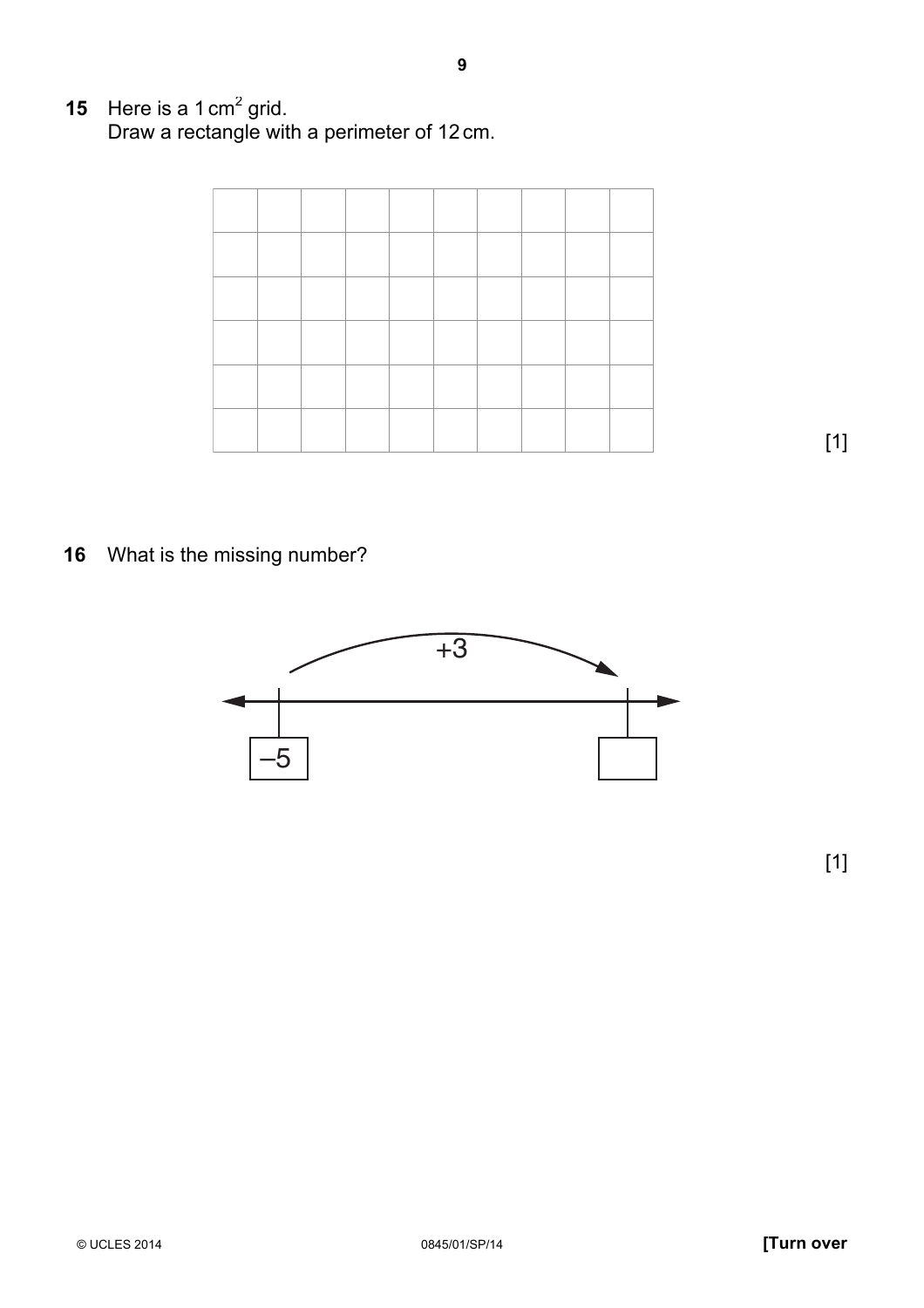**17** A sequence starts at 300 and 40 is subtracted each time.

 $300$   $260$   $220$   $180$ .....

The sequence continues in the same way.

What is the first number in the sequence which is less than zero?



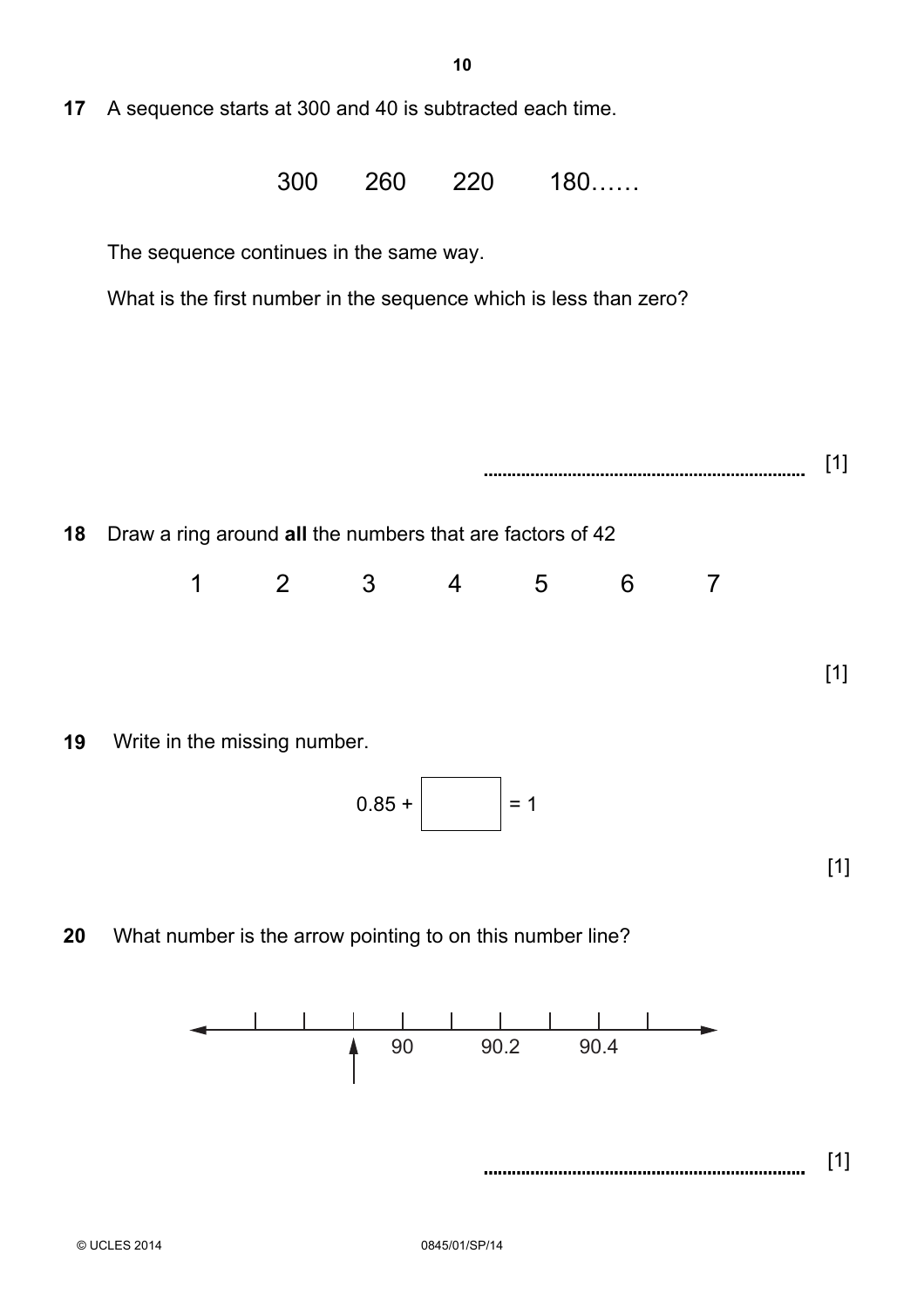**21** Draw a ring around **all** the numbers which are multiples of 25



**(b)** Here is a number fact.

 $18 \times 5 \times 6 = 540$ 

Use this to work out

 $18 \times 5 \times 12$ 

[1]

**23** Write the missing number.

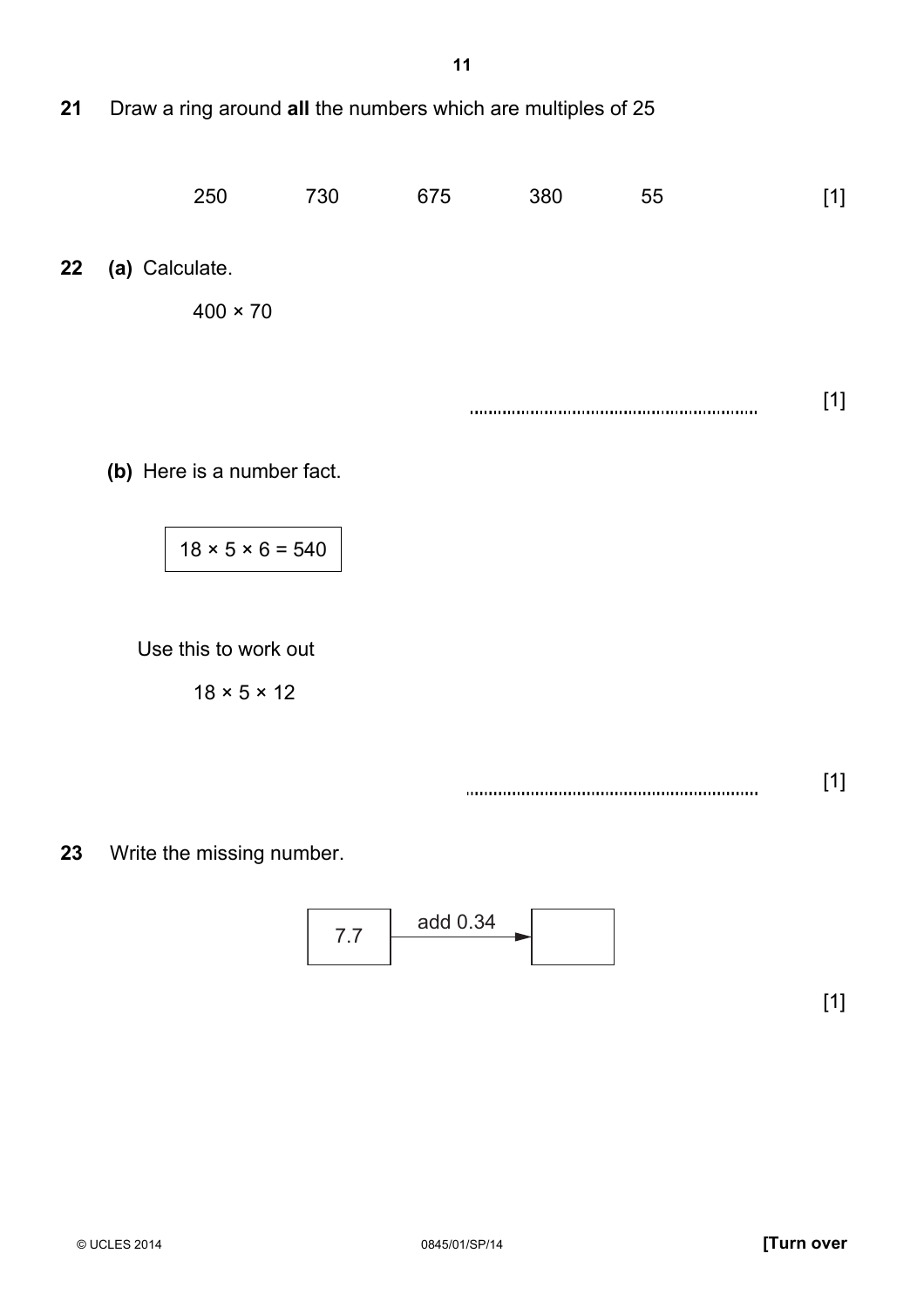**24** Here is a clock face showing a digital time.

23:23

Draw a ring around the time that is the same as that shown on the clock.

11:23 am 3:23 pm 11:23 pm

2:23 pm 3:23 am

 $\begin{bmatrix} 1 \end{bmatrix}$ 

**25** John records how many points each of his friends get on sports day. Here are the results.

|  |  | 15, 12, 8, 16, 11, 12, 9, |  |
|--|--|---------------------------|--|
|  |  | 12, 15, 14, 4, 9, 12, 18, |  |

 **(a)** What is the mode of the points scored?

[1]

**(b)** Complete the frequency table.

|           | <b>Tally</b> | <b>Frequency</b> |
|-----------|--------------|------------------|
| $0 - 4$   |              |                  |
| $5 - 9$   |              |                  |
| $10 - 14$ |              |                  |
| $15 - 19$ |              |                  |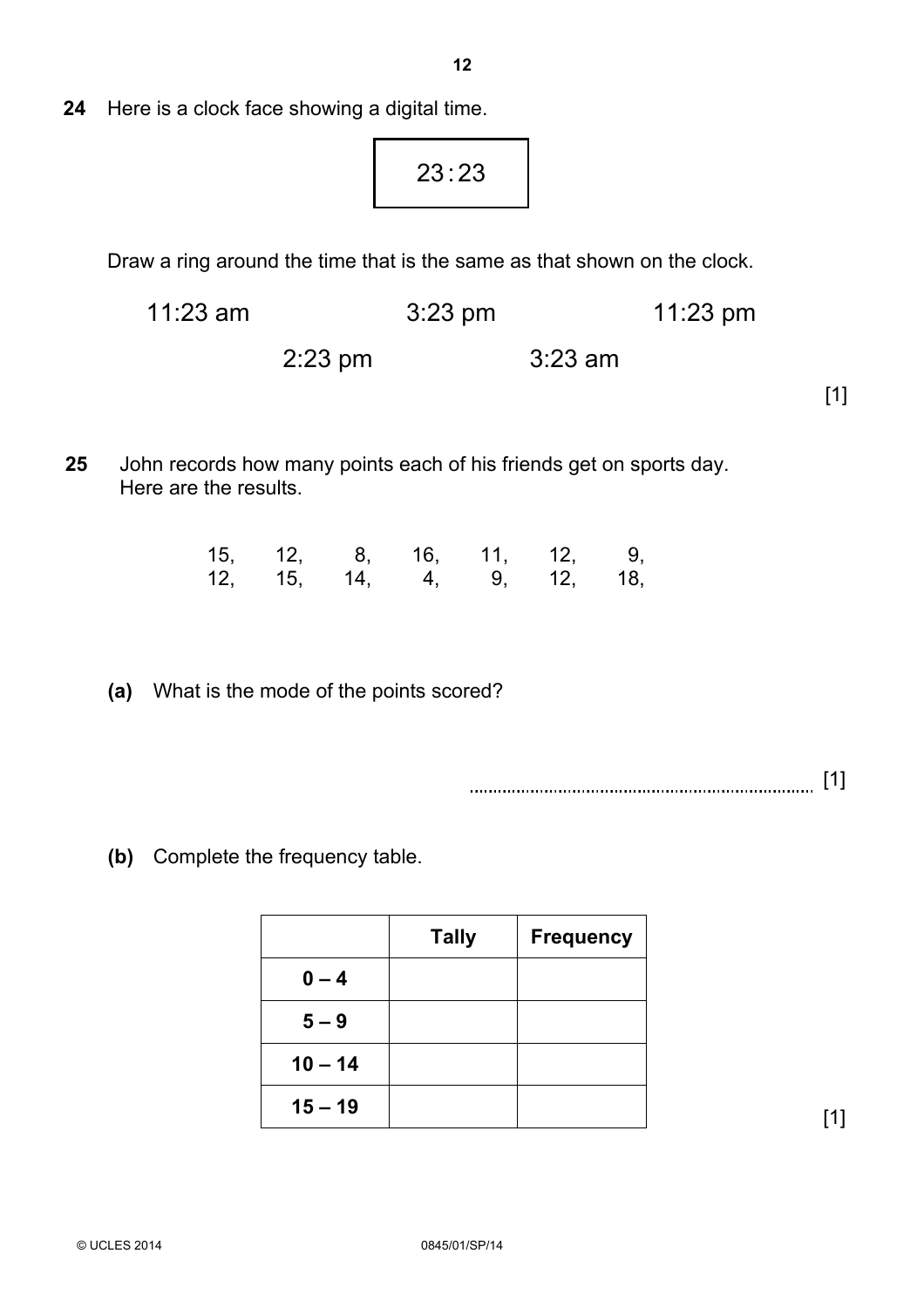**26** At midday the temperature in Moscow was 7°C. At midnight it was –3°C. By how many degrees did the temperature fall? °C [1] **27 (a)** Here are four fractions. 50 1  $\overline{100}$  $50$  $\overline{50}$ 100 5 1 Which fraction is equivalent to 0.5? [1]

**13**

**(b)** What is 10  $\frac{7}{2}$  of 650?

[1]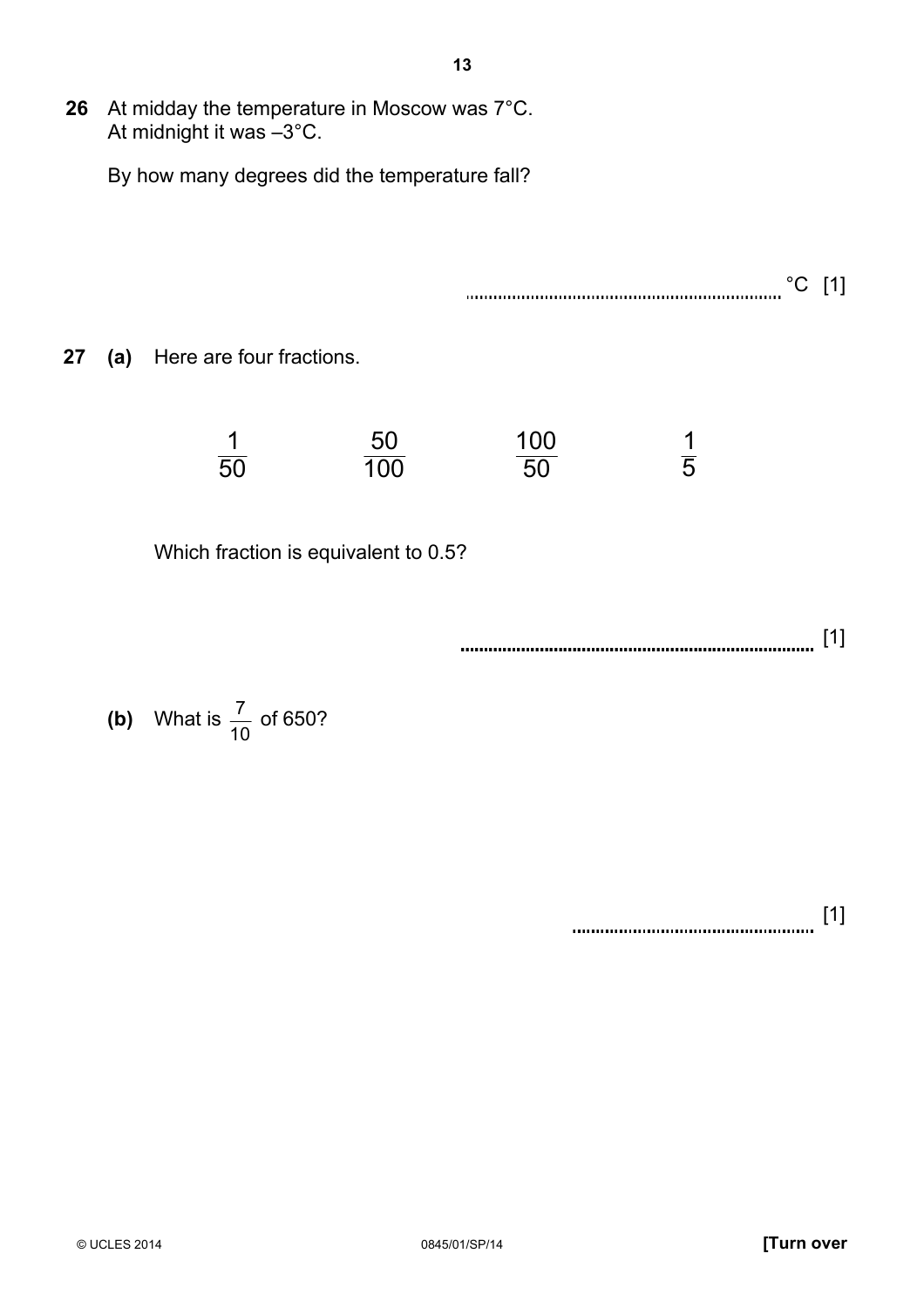**28 (a)** Here are the heights of some children.



Calculate the range of their heights.

cm [1]

**(b)** The range of the heights of three adults is 17cm.

Write down possible heights of the shortest and tallest adults.







.......... cm 165 cm .......... cm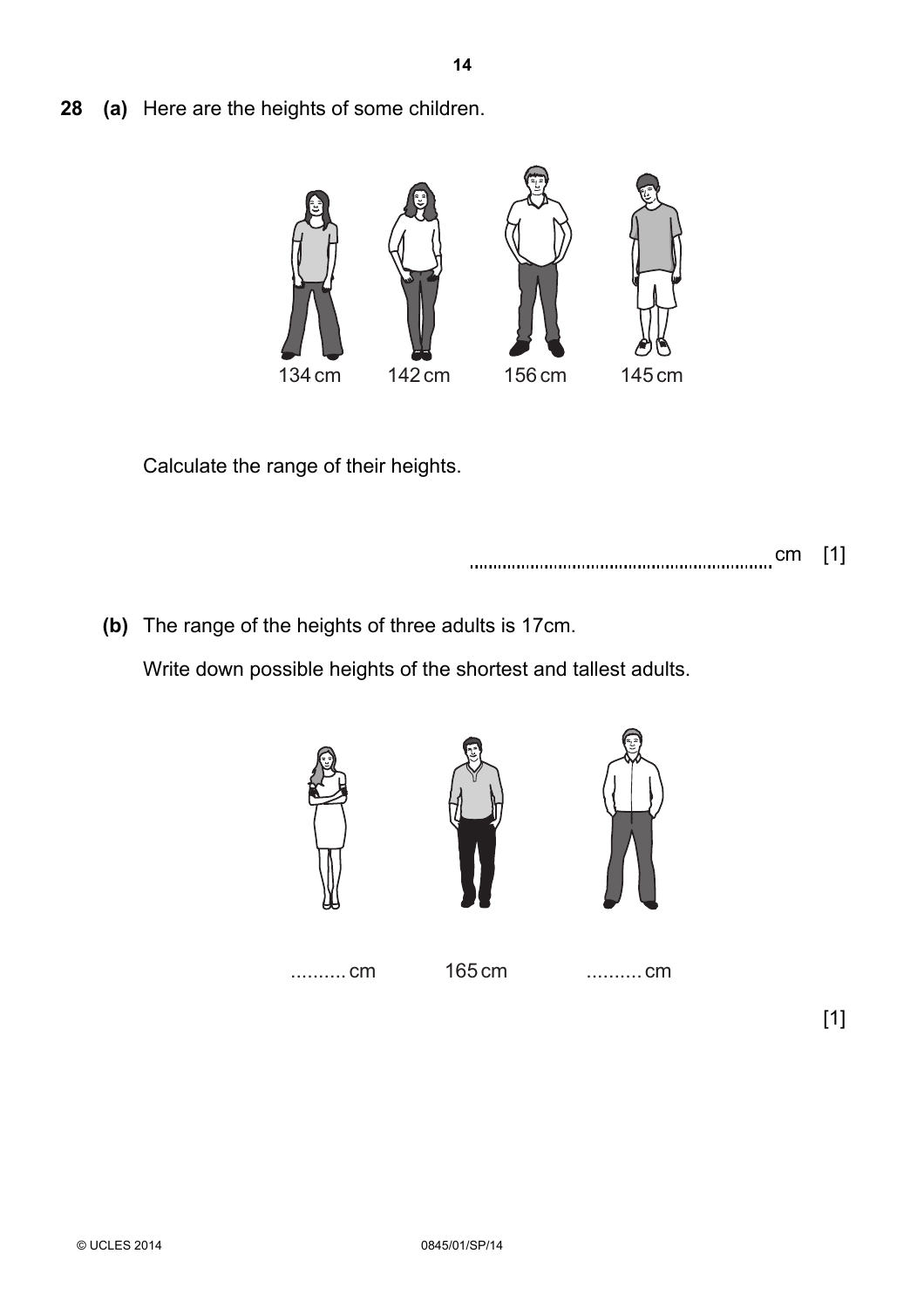**29 (a)** Write three **different** whole numbers in the boxes to make the multiplication correct.

The numbers must be greater than 1.



**(b)** Write whole numbers in the boxes to make this division correct.

The numbers must be greater than 1.



**30** Write in the missing digits to make this calculation correct.